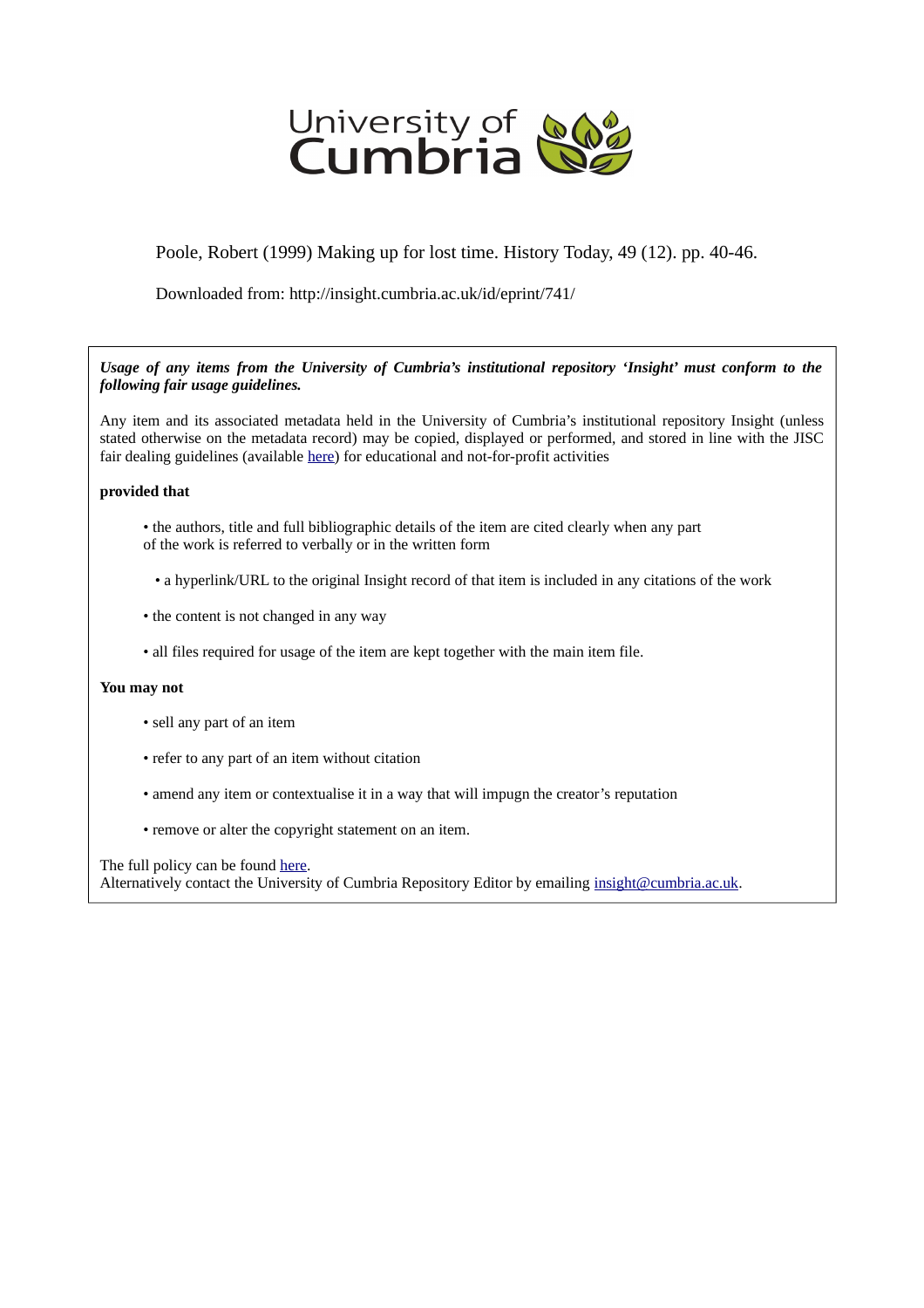## MAKING UP FOR LOST TIME. ROBERT POOLE

## HISTORY TODAY, VOL. 49, NO. 12, DECEMBER 1999

Robert Poole revisits the `Calendar Riots' of 1752 and suggests they are a figment of historians' imagination.

THE EARLY 1750s ARE THE SARGASSO Sea of the eighteenth-century. The ship of state lay becalmed between the last throes of Jacobitism in the 1740s and the first stirrings of radicalism in the 1760s, between the last political aftershocks of the seventeenth century and the first rumblings of the age of reform. Birds, claimed Horace Walpole, might have made their nests in the Speaker's chair safe from any disturbance by political debate. The general election of 1754 was the least widely contested of any in British history. Lewis Namier studied the period, and came to the conclusion that there was no real politics in the eighteenth century, effectively sterilising his subject for decades. More recently, the revisionist J.C.D. Clark first demonstrated his audacity by entitling the result of his exhaustive labours in the dreary politics of the 1750s The Dynamics of Change.

Of all the years of this moribund interlude, 1752 was the deadest. The crowded calendar of events in one leading textbook on the period (Geoffrey Holmes and Daniel Szechi's Age of Oligarchy) can find only four noteworthy happenings in that year: the battle of Trichinopoly (India); the death of Sir William Cheselden (a surgeon); the end of `another somnolent parliamentary session'; and the subject of this article, the reform of the calendar of September 1752, with its attendant riots. No wonder the calendar riots have so often been noticed.

Now, with the upsurge of interest in the calendar as we approach the millennium, the calendar rioters are enjoying another outing. With the opening of the Greenwich time exhibition this month, and with a controversy about the true date of the millennium rumbling on in the correspondence columns of the press, the time seems right to have another look at those peculiar calendar rioters of nearly 250 years ago. According to the Greenwich Guide to Time and the Millennium, there were `riots on the streets of London' at the change of the calendar in 1752. But who rioted? And why, exactly? And why has this most colourful of eighteenth-century disorders somehow missed the attention of serious researchers?

The background is straightforward enough. Britain, the most antipopish of all Protestant countries, was almost the last to adopt the Gregorian calendar reform of 1582. This had been promulgated by Pope Gregory XIII as part of the Counter-Reformation, and was adopted in the Roman Catholic world in the 1580s and in most of the Protestant world in 1700. In September 1752, eleven days were removed from the British calendar to bring it in line with that used in continental Europe, and with the heavens. Tradition recalls that the English mob rioted against a simple reform which they did not understand. G.J. Whitrow's recently re-issued Time in History explains.

 In 1752, when the British government ... decreed that the day following 2 September should be styled 14 September, many people thought that their lives were being shortened thereby. Some workers actually believed that they were going to lose eleven days' pay. So they rioted and demanded `Give us back our eleven days!'... The rioting was worst in Bristol, in those